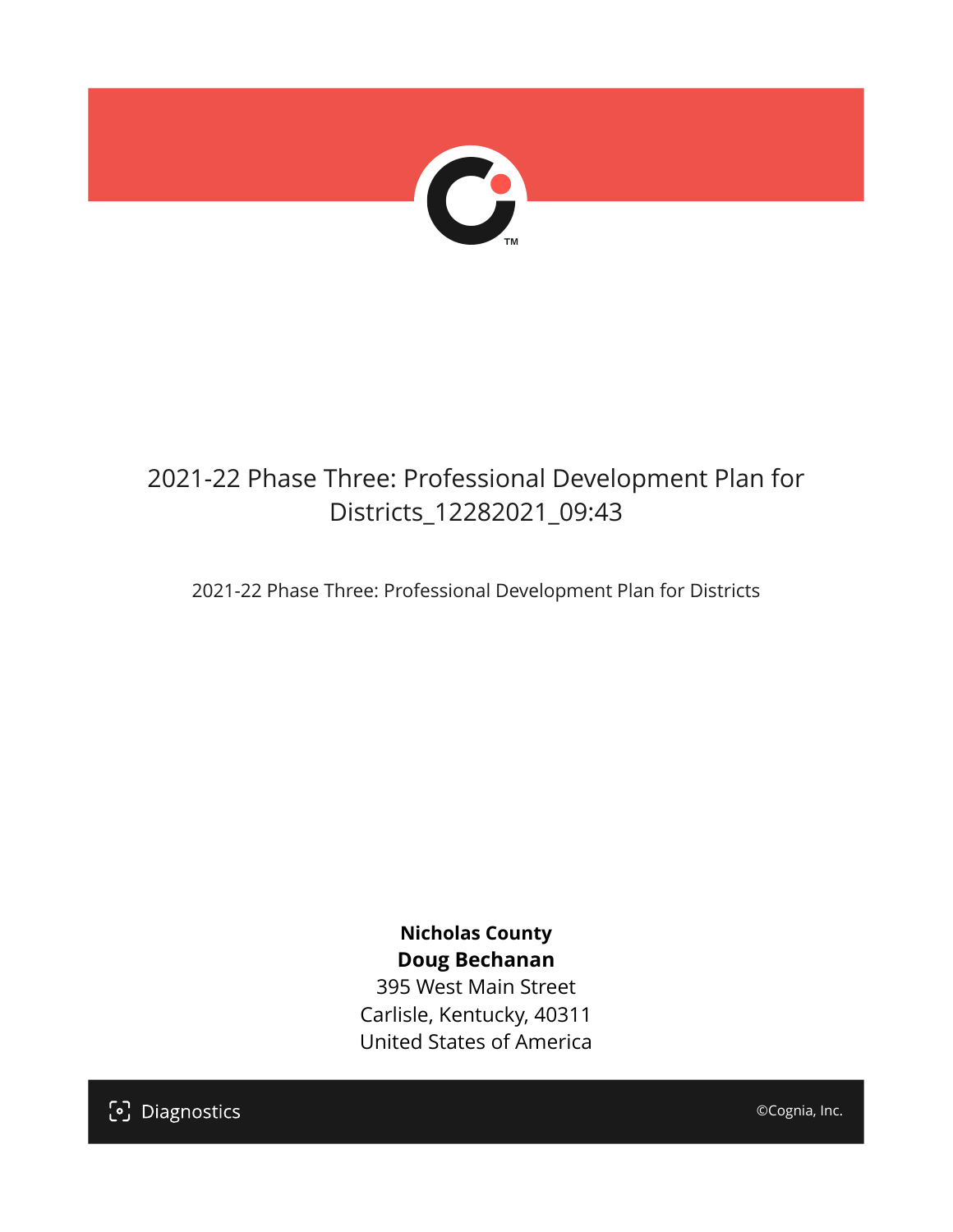2021-22 Phase Three: Professional Development Plan for Districts - 2021-22 Phase Three: Professional Development Plan for

Districts\_12282021\_09:43 - Generated on 01/04/2022

Nicholas County

## **Table of Contents**

[2021-22 Phase Three: Professional Development Plan for Districts](#page-2-0)[3](#page-2-0)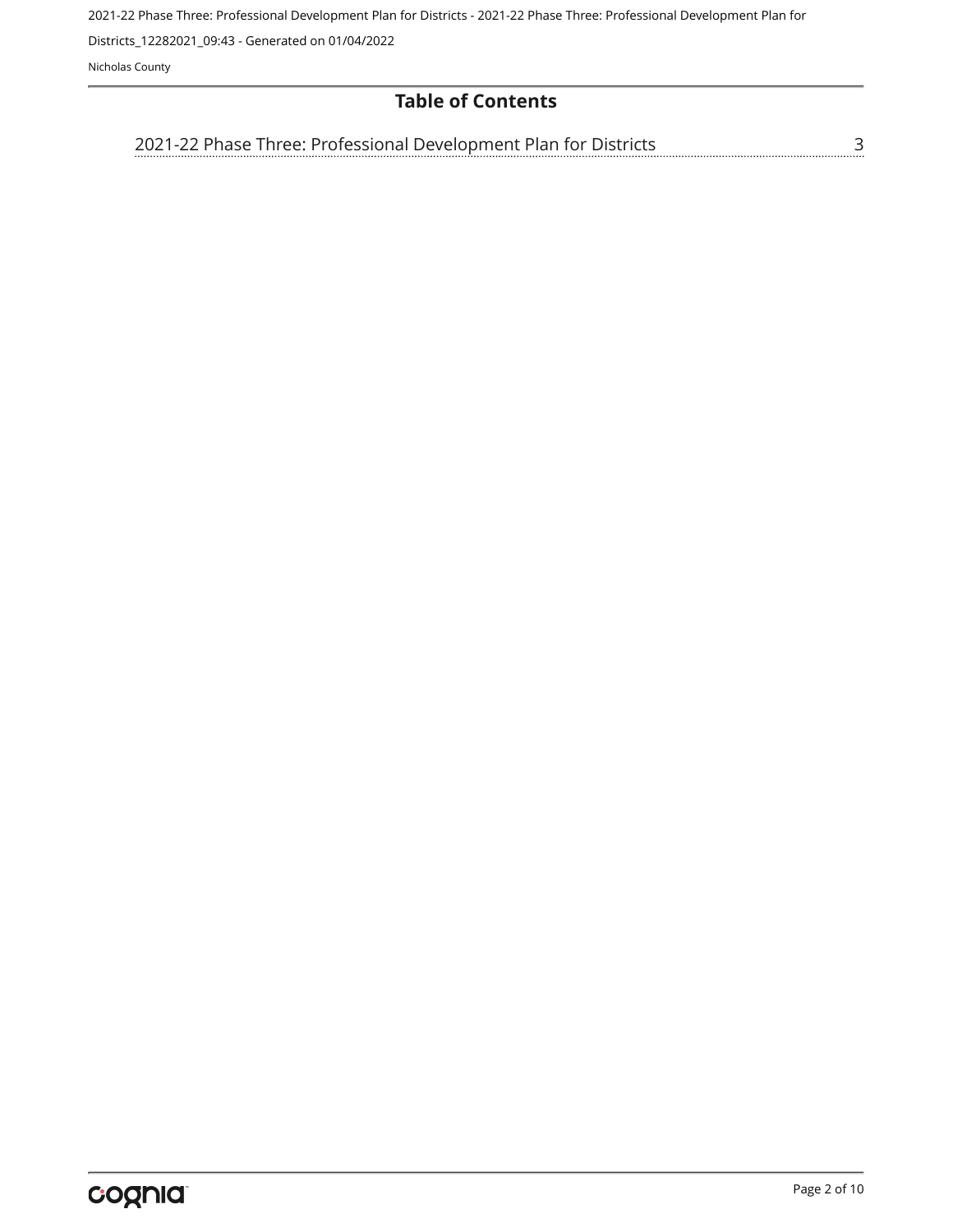## <span id="page-2-0"></span>**2021-22 Phase Three: Professional Development Plan for Districts**

The purpose of this diagnostic is to support the district in designing and implementing a professional development plan that aligns to the goals established in KRS 158.6451 and the local needs assessment. The basis of the professional development plan aligns to [704 KAR 3:035,](https://apps.legislature.ky.gov/Law/kar/704/003/035.pdf) which states the following:

Annual Professional Development Plan:

Section 2. Each local school and district shall develop a process to design a professional development plan that meets the goals established in KRS 158.6451 and in the local needs assessment. A school professional development plan shall be incorporated into the school improvement plan and shall be made public prior to the implementation of the plan. The local district professional development plan shall be incorporated into the district improvement plan and posted to the local district Web site prior to the implementation of the plan.

Section 3. Each school and local district professional development plan shall contain the following elements:

1. A clear statement of the school or district mission

2. Evidence of representation of all persons affected by the professional development plan

3. A needs assessment analysis

4. Professional development objectives that are focused on the school or district mission, derived from the needs assessment, and specify changes in educator practice needed to improve student achievement; and

5. A process for evaluating impact on student learning and improving professional learning, using evaluation results

Research demonstrates a positive link between high-quality professional learning (HQPL), teaching practices and student outcomes. Effective professional learning not only has the potential to improve both classroom instruction and student outcomes, but also it can be effective in recruiting and retaining teachers. When designing and/or selecting HQPL at the local level, it is important to ensure alignment to the characteristics of [High-Quality Professional](https://education.ky.gov/curriculum/standards/kyacadstand/Documents/Characteristics_of_HQPL.pdf) [Learning.](https://education.ky.gov/curriculum/standards/kyacadstand/Documents/Characteristics_of_HQPL.pdf)

1. What is the district's mission?

The following mission statement was developed in the mid-1990s, "Nicholas County Schools exist to prepare all students with the self-discipline and academic proficiency necessary to be contributing citizens in an ever-changing society." In the district's 2018-2019 administrative retreat, much time and effort was invested in developing a district "motto" that would enhance our district's purpose/mission statement and be accepted by all NCS staff. We developed the following explanation. At Nicholas County Schools every decision is based on the best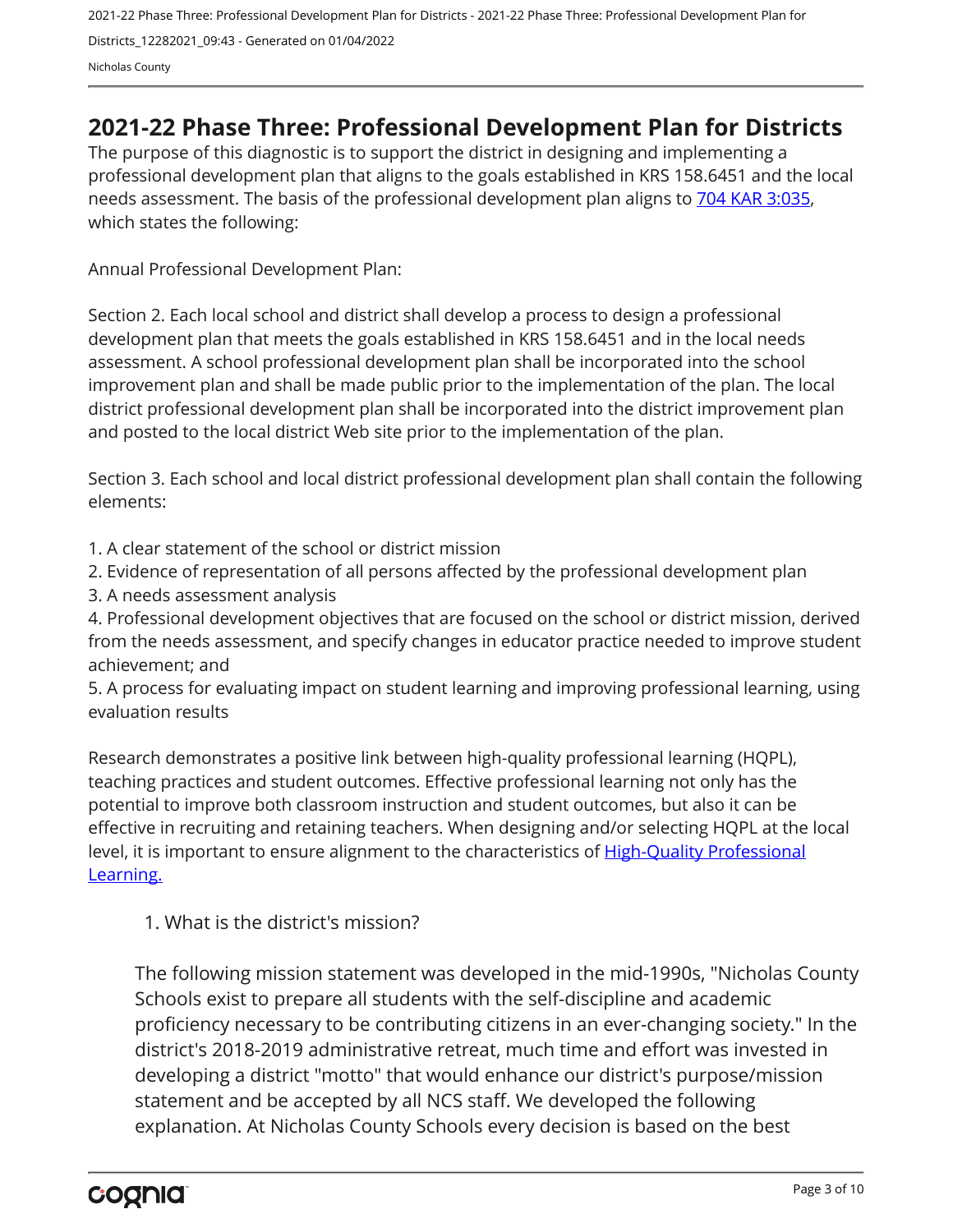Nicholas County

interests of our students. Our staff lives out our district motto, Every Student Every Day, in everything they do. Nicholas County Schools provides a safe and nurturing educational environment where students can grow and thrive intellectually, socially and physically. This new narrative describes how our district embodies its purpose through every aspect of the educational experience.

2. The needs assessment provides the framework for **all** districts to clearly identify their most critical areas for improvement that will be addressed in the planning process through the development of goals, objectives, strategies, and activities.

Based on the most critical areas for improvement identified in the completed needs assessment per [703 KAR 5:225](https://apps.legislature.ky.gov/law/kar/703/005/225.pdf) (3), what are the district's **top two priorities** for professional development that support continuous improvement?

For the past several years, Nicholas County School district's top priorities have been and continue to improve in-person instruction in all content areas but with a special emphasis in Reading and Mathematics and to create and implement an efficient and effective virtual learning option for our students . For that reason both improved instruction and efficient use of assessments have been a priority for professional development of teachers within the district. A specific example is at our elementary school is the adoption of a new Reading program called Open Court in 2021-22, which has provided extensive professional learning opportunities and resources. A second priority based on the need for quality instruction through the use of technology with remote/virtual learning has risen to the top of our professional development plan as students continue to be quarantined with services during the current pandemic (2021-2022). The platform we purchased last year and continue to use for students enrolled in our Virtual Learning Only Academy (VLOA), Edgenuity, provides online learning modules for teachers to increase their knowledge and skills related to online learning. Our high school principal is offering online Google Classroom tutorials for all teachers within the district to increase their knowledge and skills as many use Google Classroom for both in-person and VLOA instruction. Another area that all teachers in grades K-8 (Nicholas County Elementary teachers and middle school teachers at Nicholas County Middle and High School) will begin focusing on this year is planning and preparing to fully implement PBIS for the 2022-23 school year. While NCES uses components of PBIS, there is a need to fully implement all components consistently in grades K-8. A PBIS school team has been created and will attend several trainings offered at CKEC during the 2021-22 school year.

3. How do the identified **top two priorities** for professional development relate to district goals?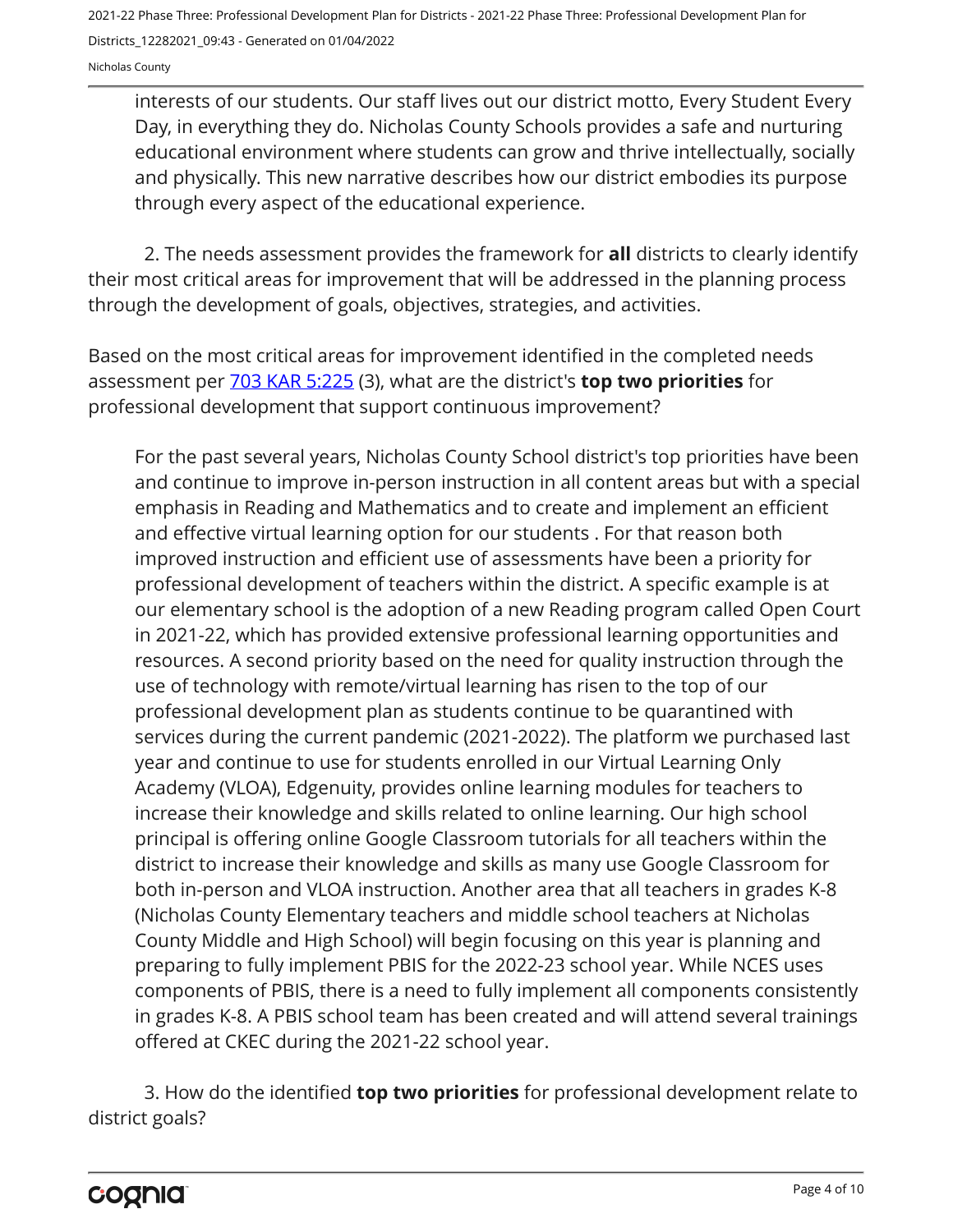The districts mission statement - "Nicholas County Schools exist to prepare all students with the self-discipline and academic proficiency necessary to be contributing citizens in an ever-changing society." - and our overall goal of basing every decision and every action on the best interests of our students as stated in our district motto, Every Student Every Day, Nicholas County Schools provides a safe and nurturing educational environment where students can grow and thrive intellectually, socially and physically. Addressing our top two priorities will enable us to reach our district mission and goals.

4a. For the first priority need, what are the specific objectives for the professional development aligned to the district goal(s)? Consider the long and short term changes that need to occur in order to meet the goal.

\*ensure that all methods of instruction, in-person, hybrid and virtual, meet the needs of all students in all content areas, with a special emphasis in Math and Reading, with all teachers receiving the professional development to improve their instruction \*provide teachers with scaffolded professional development opportunities to assist them in providing quality instruction no matter what mode they are using ( in-person, hybrid and virtual instruction) \*provide opportunities for data analysis of assessments from all modes of learning that will provide a framework for modifying instruction to meet the needs of all students

4b. What are the intended results? (student outcomes; educator beliefs, practices, etc.)

\*students learning needs met in all methods/mode of learning \*teachers' knowledge and skills improved in all methods/modes of instruction \*increase in parental involvement with students' learning and academic success

4c. What will be the indicators of success? Consider the completed actions or markers that need to occur that would indicate the goals and objectives have been achieved.

\* improvement in students' academic achievement especially in Reading and Mathematics \*teacher confidence in implementation of new knowledge and skills improved \*parents more involved in their children's academic performance at all levels - elementary, middle and high school

4d. Who is the targeted audience for the professional development?

Teachers, instructional assistants and administrators are the target audience for professional development provided by Nicholas County Schools.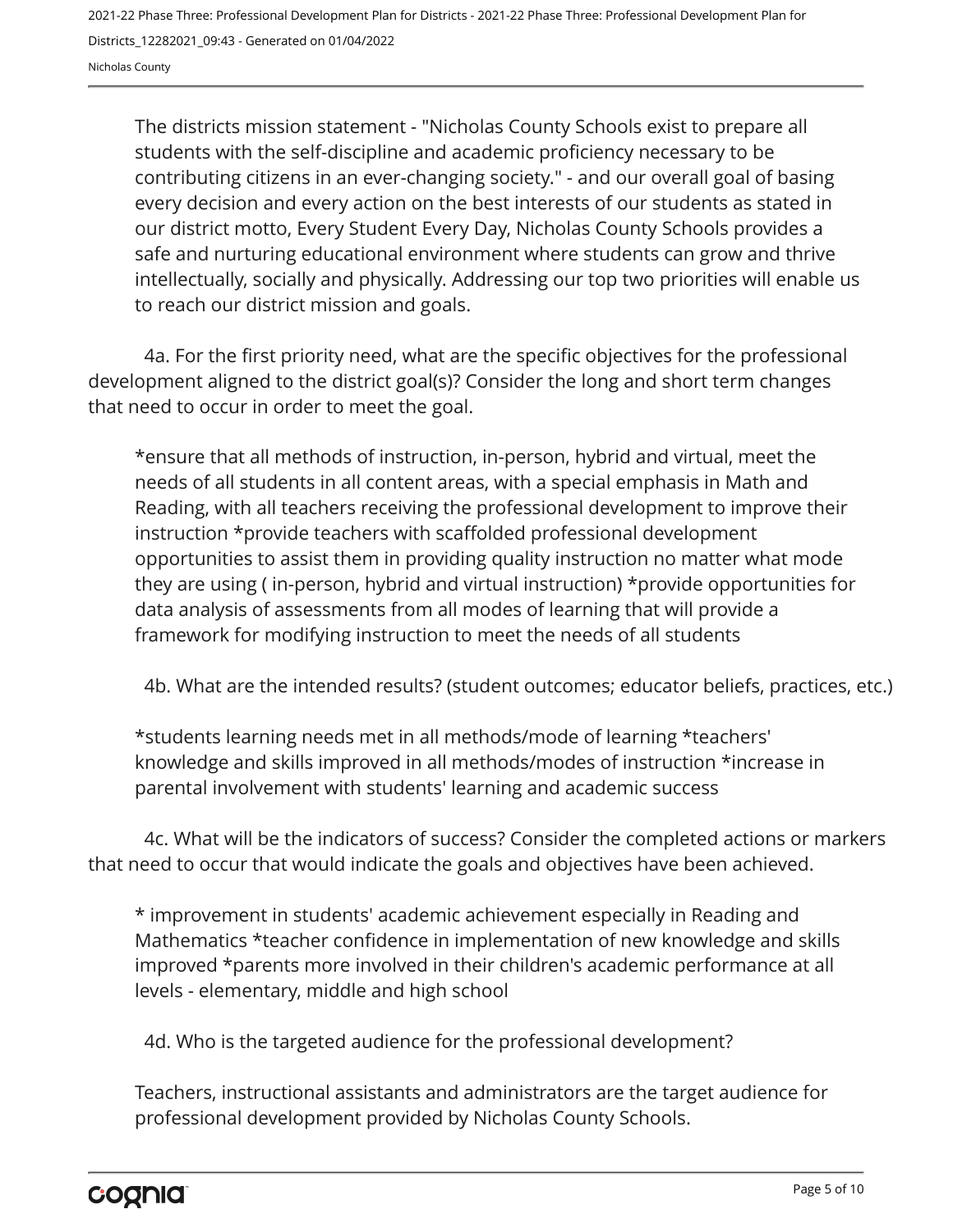Nicholas County

4e. Who is impacted by this component of professional development? (students, teachers, principals, district leaders, etc.)

All constituents - students, teachers, instructional assistants, principals, district administrators, parents and community members - can be impacted by quality professional development provided by Nicholas County Schools.

4f. What resources are needed to support the professional development? (staff, funding, technology, materials, time, etc.)

Resources needed to support the professional development provided by Nicholas County Schools are time, funding and current technology.

4g. What ongoing supports will be provided for professional development implementation? (coaching, professional learning communities, follow up, etc.)

Principals and the district's Supervisor of Instruction provide ongoing support for the professional development opportunities for the district. Professional Learning Communities (PLCs), departments and grade level teams also support the professional development of the members and the teaching staff at large. The Supervisor of Instruction also serves as a resource for specific grade level and content area professional learning opportunities and shares those with individual teachers to enhance their professional growth as educators. Membership and regular participation with regional cooperatives, CKEC and KEDC, provide opportunities for professional development for teachers and administrators in various aspects of education.

4h. How will the professional development be monitored for evidence of implementation? Consider data (student work samples, grade-level assessments, classroom observations, etc.) that will be gathered, persons responsible and frequency of data analysis.

The district's Supervisor of Instruction keeps a Professional Development digital file for all faculty and administrators. She collects EILA and PD certificates from staff and principals provide attendance rosters for all building specific professional development sessions. Principals also provide documentation of data analysis at the classroom, grade level (K-8) and department level (9-12) to the Supervisor of Instruction which she adds to individual teachers and principals digital files. Documentation of classroom observations and administrative walk throughs is kept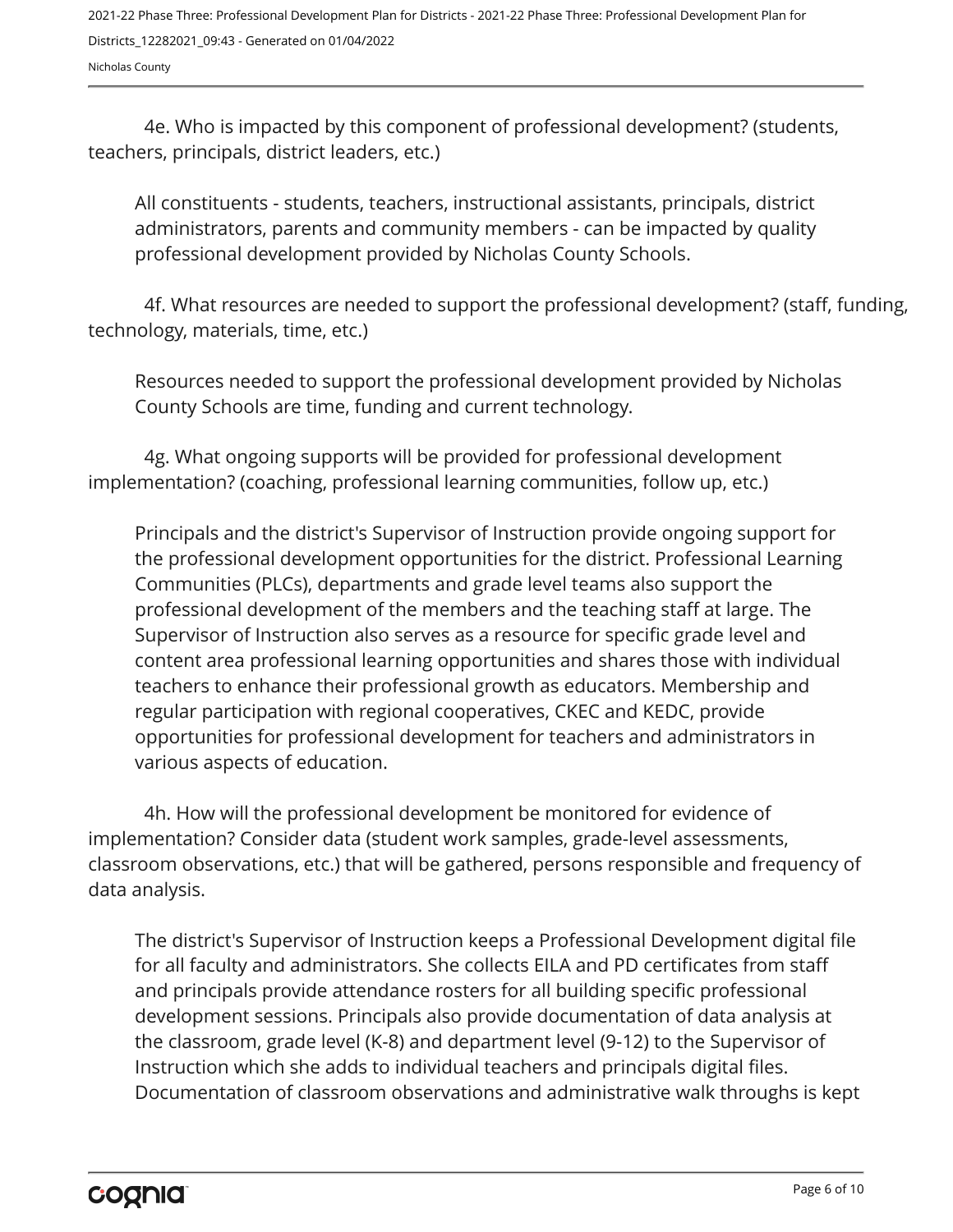Nicholas County

by administrators at the building level and is accessible to the Supervisor of Instruction and the Superintendent if needed.

5a. For the second priority need, what are the specific objectives for the professional development aligned to the district goal(s)? Consider the long and short term changes that need to occur in order to meet the goal.

The second priority based on the need for quality instruction through the use of remote and virtual learning has risen to the top of our professional development plan with students continuing to be quarantined with services during the current pandemic. Objectives: \*ensure that all methods of instruction, with a new emphasis on hybrid and virtual instruction, meet the needs of all students in all content areas, \*provide teachers with scaffolded professional development opportunities related to virtual instruction since the skill levels of teachers and administrators in this area are so varied, and \*provide opportunities for data analysis of assessments from all modes of learning but especially virtual learning that will provide a framework for modifying instruction to meet the needs of all students.

5b. What are the intended results? (student outcomes; educator beliefs, practices, etc.)

\*students learning needs met through virtual instruction \*teachers' knowledge and skills improved in virtual instruction \*increase in parental involvement with students' learning and academic success

5c. What will be the indicators of success? Consider the completed actions or markers that need to occur that would indicate the goals and objectives have been achieved.

\* improvement in students' academic achievement through efficient and effective use of virtual learning \*teacher confidence in implementation of new knowledge and skills improved and exhibited \* parents more involved in their children's academic performance

5d. Who is the targeted audience for the professional development?

Teachers, instructional assistants and administrators are the target audience for professional development provided by Nicholas County Schools.

5e. Who is impacted by this component of professional development? (students, teachers, principals, district leaders, etc.)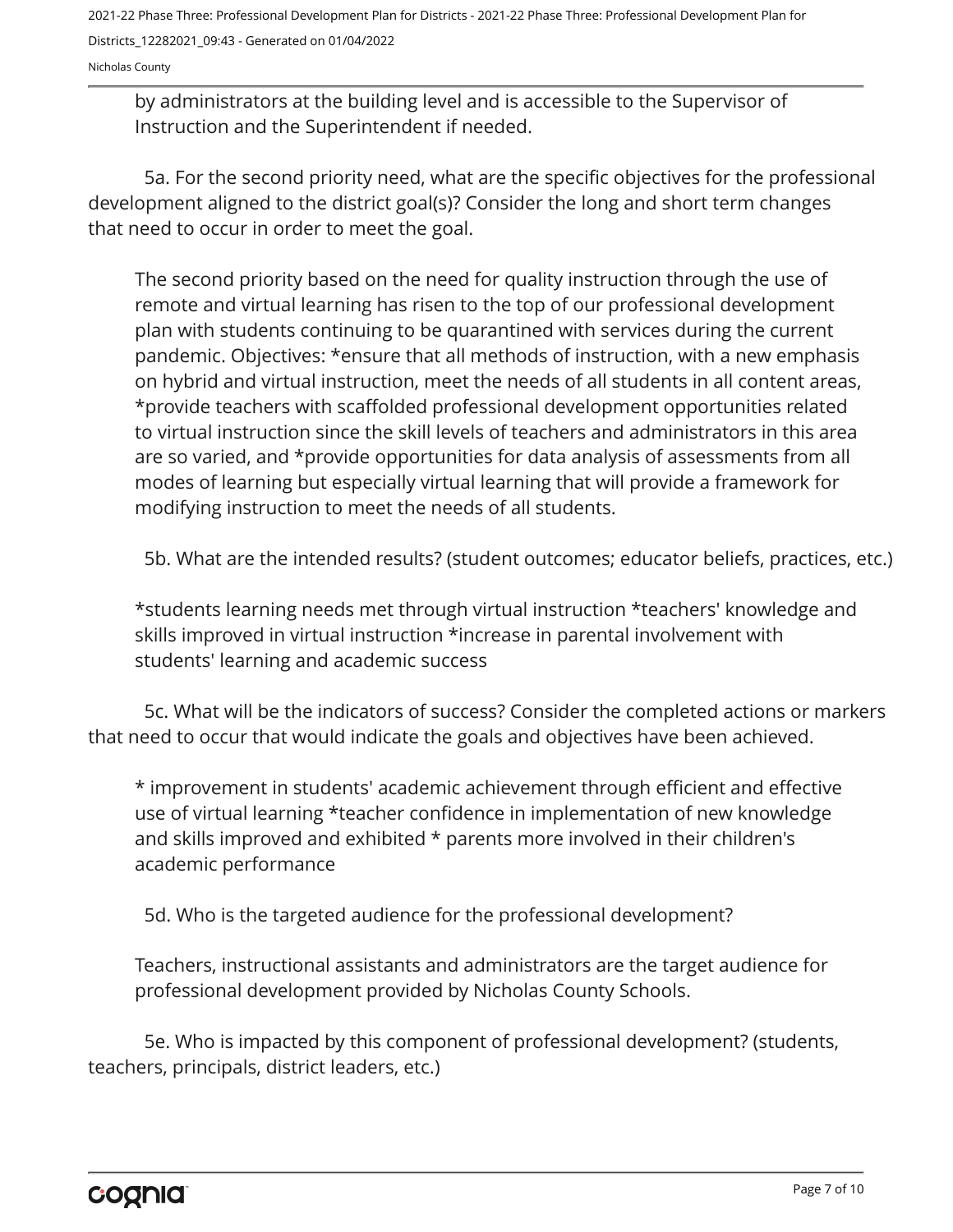Nicholas County

All constituents - students, teachers, instructional assistants, principals, district administrators, parents and community members - can be impacted by quality professional development provided by Nicholas County Schools.

5f. What resources are needed to support the professional development? (staff, funding, technology, materials, time, etc.)

Resources needed to support the professional development provided by Nicholas County Schools are time, funding and current technology.

5g. What ongoing supports will be provided for professional development implementation? (coaching, professional learning communities, follow up, etc.)

The district's Supervisor of Instruction along with the Director of Technology support much of the professional development associated with virtual instruction. The district continued funding for the person hired to provide technological support for the new platform Edgenuity and the Chromebooks that were purchased for all students in grades 2-12. In 2021-2022, touchscreen Chromebooks were also purchased for Grades K-1. The district also funded a full-time certified teacher to provide academic support for students who chose to enroll in the district's Virtual Learning Only Academy. This staffing and funding support must continue as we work to meet the needs of all students on NTI days, quarantined students on the days they are not in our buildings and VLOA students everyday. This summer teachers, NCES teachers completed professional development of the new Reading Program, Open Court, and now can utilize all of the digital tools that are included. District-wide teachers have also participated in self-directed opportunities to learn about additional apps and programs they can use in virtual instruction and opportunities have been provided for these teachers to share their new knowledge and skills with their fellow teachers and administrators. Additional time is needed to continue these opportunities for sharing. The Nicholas County Middle and High School principal is offering online Google Classroom tutorials for all teachers within the district to increase their knowledge and skills as many use Google Classroom for both in-person and VLOA instruction.

5h. How will the professional development be monitored for evidence of implementation? Consider data (student work samples, grade-level assessments, classroom observations, etc.) that will be gathered, persons responsible and frequency of data analysis.

The district's Supervisor of Instruction keeps a Professional Development digital file for all faculty and administrators. She collects EILA and PD certificates from staff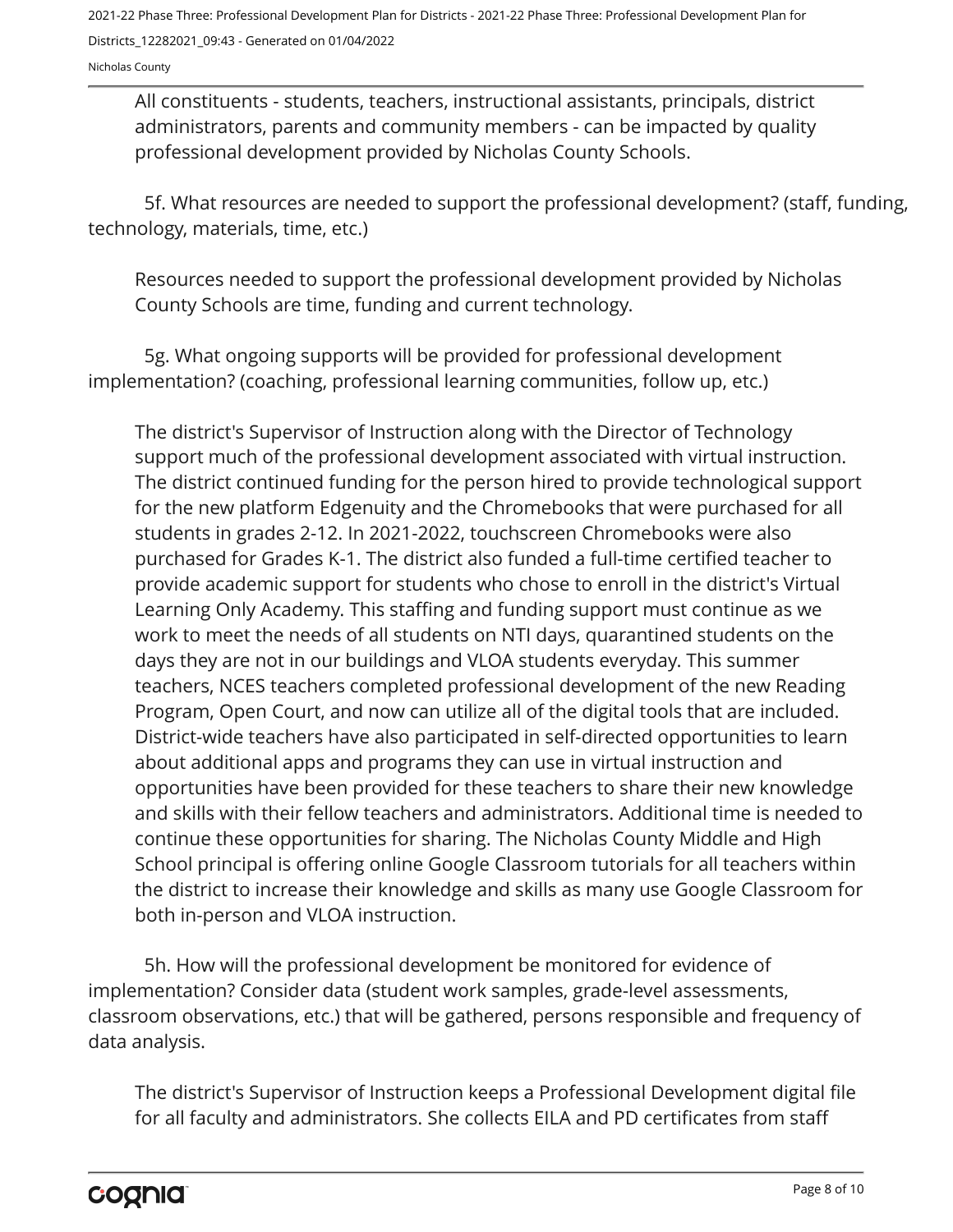Nicholas County

and principals provide attendance rosters for all building specific professional development sessions. Principals also provide documentation of data analysis at the classroom, grade level (K-8) and department level (9-12) to the Supervisor of Instruction which she adds to individual teachers and principals digital files. Documentation of classroom observations and administrative walk throughs is kept by administrators at the building level and is accessible to the Supervisor of Instruction and the Superintendent if needed.

6. Optional Extension: If your district has identified additional professional development priorities that you would like to include, you may upload an attachment with the answers to question 3 and a-h as seen in questions 4 and 5. If you do not wish to include an optional extension, please list N/A in the space provided below.

N/A